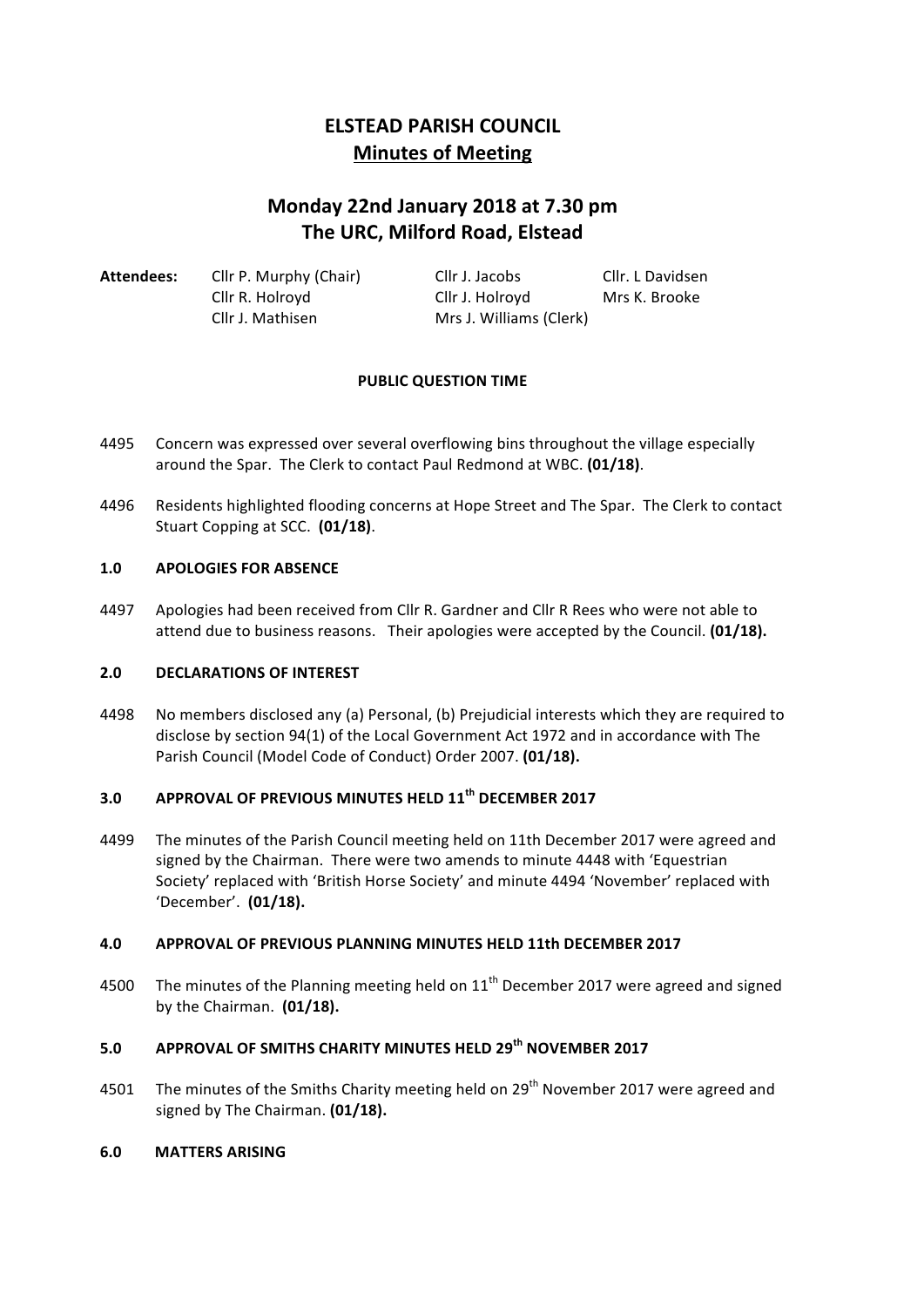- 4502 BW68 improvement: On  $6<sup>th</sup>$  April, Hannah Gutteridge explained that she might have some monies and would try and repair one of the bridleways using SCC PIC money. The PC offered  $SCC$  £1,500 to help and gave priority to improving BW 68. There has been no further progress on this matter. Cllr Mathisen to follow up with MoD in Feb/March. **(01/18)**
- 4458 Improved cycle route Elstead to Milford/Rodborough. Formal written permission from MoD and NE will be required to approve the proposed slight detour route. There has been no further action on this matter. (12/17)
- 3829 Local EER Responses to be re-invigorated. (12/16)
- 4244 Part 2 of the Local Plan is due in November. (09/17)
- 4503 Weyburn Works: Cllr Murphy and Mrs Davidsen to meet with Clarion on 31.01.18. (01/18)
- 4504 Cyber security. The Clerk has obtained feedback from other parishes.. The Clerk saves documents to an external hard drive and this is kept securely. Cllr Brooke to ask what the best practise is when she attends the data protection Officer training session on 6.2.18. **(01,18)**
- 4505 A hot air balloon landed in Burford Lodge Rec on  $17<sup>th</sup>$  June at 8am. The Clerk contacted the balloonist several times. Eventually a letter was received after the December meeting with the balloonist proposing a charitable donation rather than sending the PC a landing fee. The Clerk to follow up as there is an obligation to pay a landing fee. (01,18)
- 4506 Waylease Signed: The Clerk has signed a waylease agreement form for the new house being built at Redcot. The Clerk has chased up payment. Payment is made every July so EPC payment is due in July 2018. The Clerk is waiting for confirmation about outstanding payments from SEE for pylons on the rec which she has chased several times. **(01/18).**
- 4507 Gullies: The Clerk contacted SCC who confirmed that both gullies would be jetted again  $w/c$  29<sup>th</sup> January. The Clerk to monitor how long the jetting prevents flooding. The Clerk to ask Stuart Copping to assess the gully. **(01/18)**
- 4508 BW 113: SCC agreed to the siting of the wooden bollards at the entrance to the BW to prevent the improved BW getting churned up by vehicles access the common. The PC would like to thank Cllr Harmer for facilitating this quick response. (01/18). Minute to be removed next month.
- 4465 Flooding Silver Birches Way: There was significant flooding after recent rainfall. The Clerk met with Stewart Copping and Steve Lindsey-Clark from SCC. They advised that the flooding problem is caused by willow roots. The roots can be removed from the gullies but will grow back within a year or two. The alternative option would be to remove the willow tree however SCC cannot fund this. Cllrs advised that they were not prepared to pay for the tree to be removed. The Parish Council resolved to monitor the situation to see how serious a problem it becomes. The PC suggested that it might be appropriate to offer a donation but not to bear the full cost. Cllr Brooke to ask residents if they would be prepared to pay for tree removal however the issue of paying for road remedial works (following any tree removal) was raised. (12/17).
- 4356 Signage: The Clerk to arrange for a sign at Burford Lodge Rec to be made acknowledging sponsors. **(10/17)**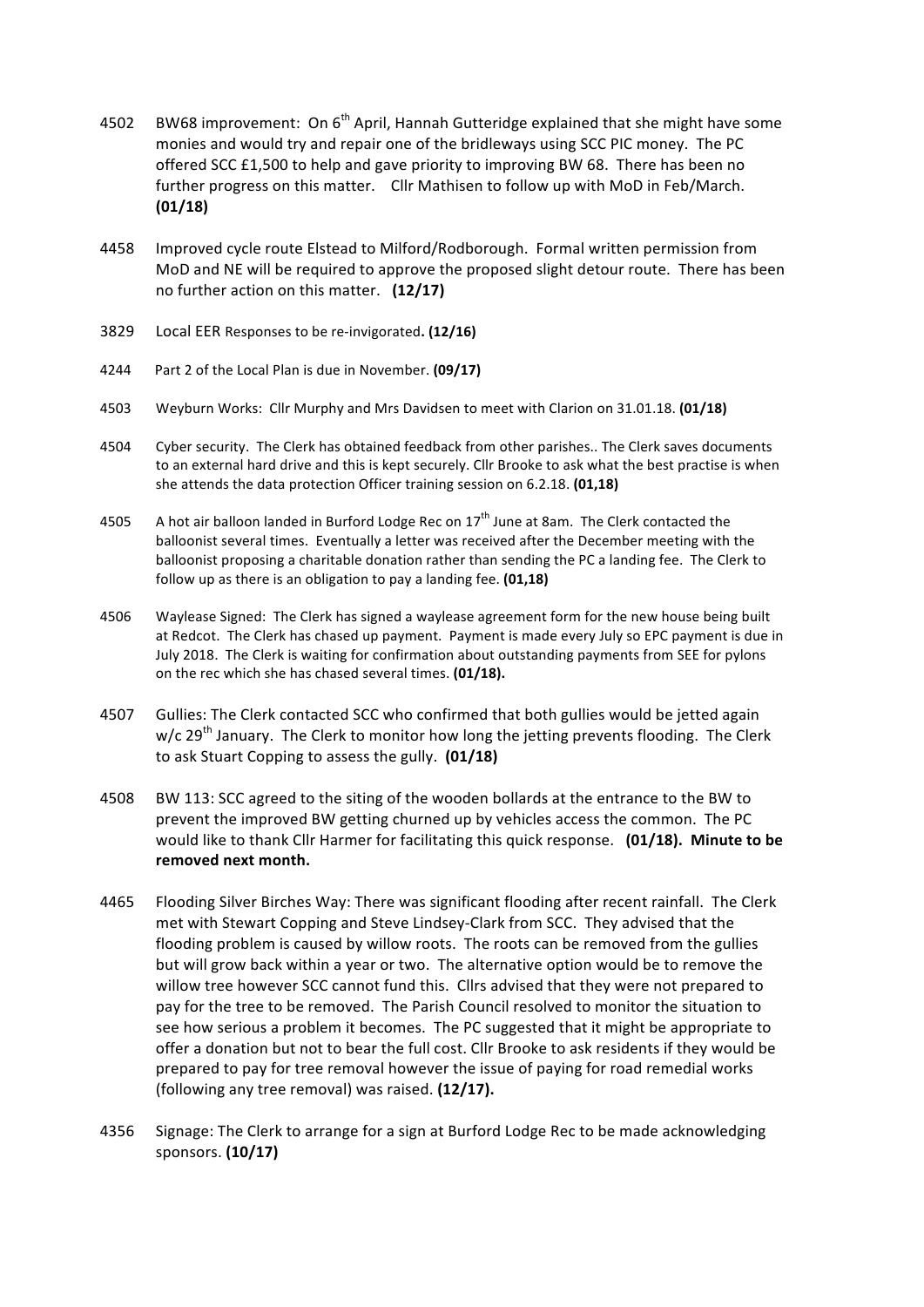- 3593 The play area sub-committee has started to research a suitable replacement for the train. **(09/16)**
- 4509 Thursley Road Cemetery safety checks: The Clerk has found a company to do the audit and The Clerk is waiting on the quote. **(01/18).**
- 4510 FP64: The landowner has applied for a diversion across the field. Jo Porter (SCC Countryside) has met with the landowner on 08/01/18. The landowner raised queries which SCC are pursuing. **(01/18)**
- 4511 Cemetery Space Assessment: If more space is required trees will need to be felled and the land must settle for 10 years before burials can happen on the cleared site. Cllr Davidsen has taken a preliminary look and is working up a cemetery plan. **(01/18)**
- 4512 Cemetery broken concrete container: this needs to be removed as it is dangerous. Richard Knight is happy with wheelie bins to be used instead. The Clerk to arrange a green waste bin collection and the Cllr approved the £45 annual charge for this service. **(01/18)**
- 4513 Traffic/speed/parking around the school: The Clerk met on site with Adrian Selby. He agreed that signs could be sited further out. He suggested that a combined agency assessment one morning/pick up would be the best approach. It would highlight any areas for concern and from this a set of improvement measures could be drawn out for discussion within the community. The assessment to happen within 2 months. Cllr Murphy pointed out that the Pavilion car park could be used by parents for short term parking. **(01/18).**
- 4514 B3001 verges. The Clerk contact WBC to ask for this to be cleaned. There has been no acknowledgement to the request - the The Clerk to follow up. (01/18).
- 4515 Tree Audit: The indexing system has been clarified as the numbers on the trees did not tally with the report. This is now resolved. There are a couple of trees that won't need work as we do not have to do works "for good arboricultural practice". The PC agreed that we should only do the trees that need removing and not those that need work for "cosmetic" reasons. **(01/18)**
- 4494 EVAA would like to install some polytunnels. Cllrs to decide the maximum height and the material(s) that can be used. Item to be added to the January agenda. (12/17). Item to be removed next month as covered as agenda item 11.
- 4516 Floodlights: The Burford Lodge Rec floodlights are still in situ. The Clerk to contact the Sharks and again to request their removal before half term. Thereafter Richard Knight would be asked to remove them and dispose of them as scrap. **(01/18)**
- 4517 Beacon View Road phone box as a book exchange: The Clerk and the parishioner interested in tuning the phonebox into a community book exchange were due to visit the phoneboxes in Frensham today but the meeting was postponed. **(01/18).**
- 4518 Moles at Burford Lodge Rec: The Clerk confirmed that she had received a quote for the gassing of the moles at £550 plus VAT. There is contradictory evidence as to the effectiveness of this method in such an open space. All councillors agreed not to spend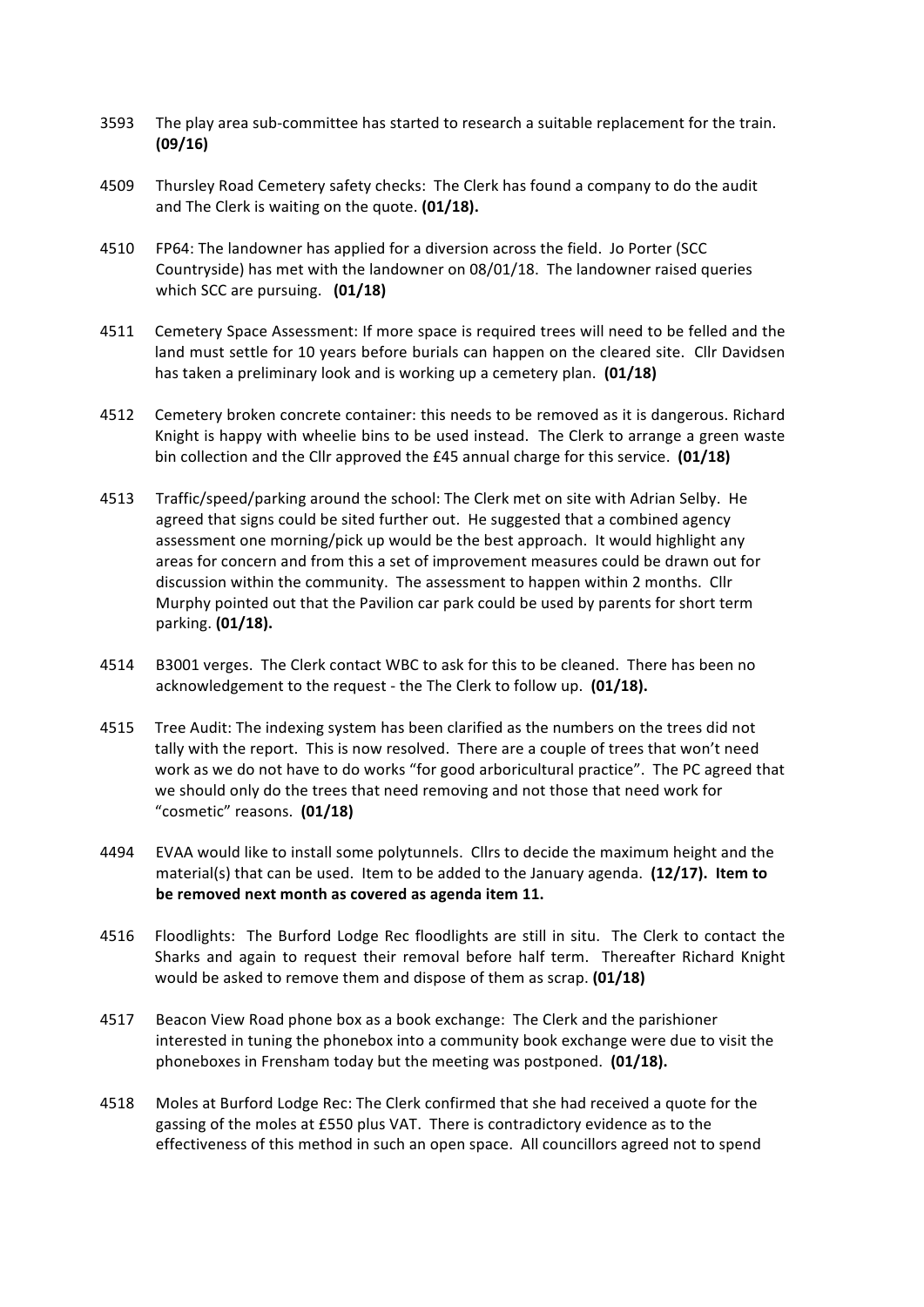the money and Cllr R. Holroyd agreed to rake the molehills periodically. (01/18) Minute to **be removed next month.** 

# **7.0 REPORT FOLLOWING THE WBC HOUSING SYMPOSIUM HELD 16TH JANUARY 2018**

4519 WBC are looking for exception sites that can be used for affordable housing. Cllr Murphy questioned whether it was worth asking the towns and parishes for sites as the planning arm of WBC was not co-operating effectively with parishes in the identification of suitable housing sites.. Chiddingfold and Witley PC's agreed with this statement. Andrew Smith (Housing Director, WBC) could not understand why WBC planning would not consider Sunray Farm as a suitable site for development. The symposium also explained that individuals and PC's can set up housing trusts. This is something that Elstead PC could do. There is government funding for exception sites. (01/18). Minute to be removed next **month.**

### **8.0 ADDITIONAL PLAYSPACE FOR THE SHARKS**

4520 The Sharks Football have written to the PC explaining that membership has increased to over 200 children and that they require more playing pitches. The Sharks are interested in the long term lease of additional land. The PC agreed that there should be a meeting with the Sharks to explore the options further. The Clerk to contact Peter O'Donnell and to arrange a meeting. (01/18).

# **9.0 WBC TC & PC PLANNING FORUM**

4521 The planning forum to be held three times a year. The Clerk, Chair and Planning Chair to attend. Cllr Murphy is attending a meeting with the other Western Villages on 23 $^{\text{rd}}$ January to discuss issues of common concern to be raised at the meeting. The Clerk from Thursley to send the updated agenda to WBC. (01/18). Minute to be removed next **month.**

### **10.0 NEIGHBOURHOOD PLAN UPDATE**

- 4522 Meeting on  $8<sup>th</sup>$  November with WBC regarding site allocations and green belt adjustment: WBC responded to the NHP team on 21.12.17 by stating that 4 Trees was a better option for Green Belt Adjustment compared to Sunray Farm as it constitutes 'rounding off'. The NHP SG and Ward Councillors were disappointed with this response. A follow up meeting was held with WBC Planning on  $22^{nd}$  January 2018. The PC and Ward Cllrs robustly challenged WBC over its lack of collaboration as well as its choice of sites plus the fact that WBC will not take wider planning policy into consideration for its choice of sites. WBC agreed to reassess the information we have provided. A response is due from WBC before 15<sup>th</sup> February. (01/18).
- 4523 Letter to the Inspector: Cllrs were disappointed with the response from WBC as detailed in minute 4522 and agreed that a letter should be written to the Inspector asking whether wider planning policies, in addition to narrower Green Belt considerations, should be taken into consideration for assessing GB Adjustment. Cllr Murphy to advise WBC of our intention. **(01/18)**
- 4524 Cllrs Jacobs highlighted that there is frustration from other PC's regarding the WBC site allocation process and cllrs agreed that there should be a meeting with other PC's / NHP's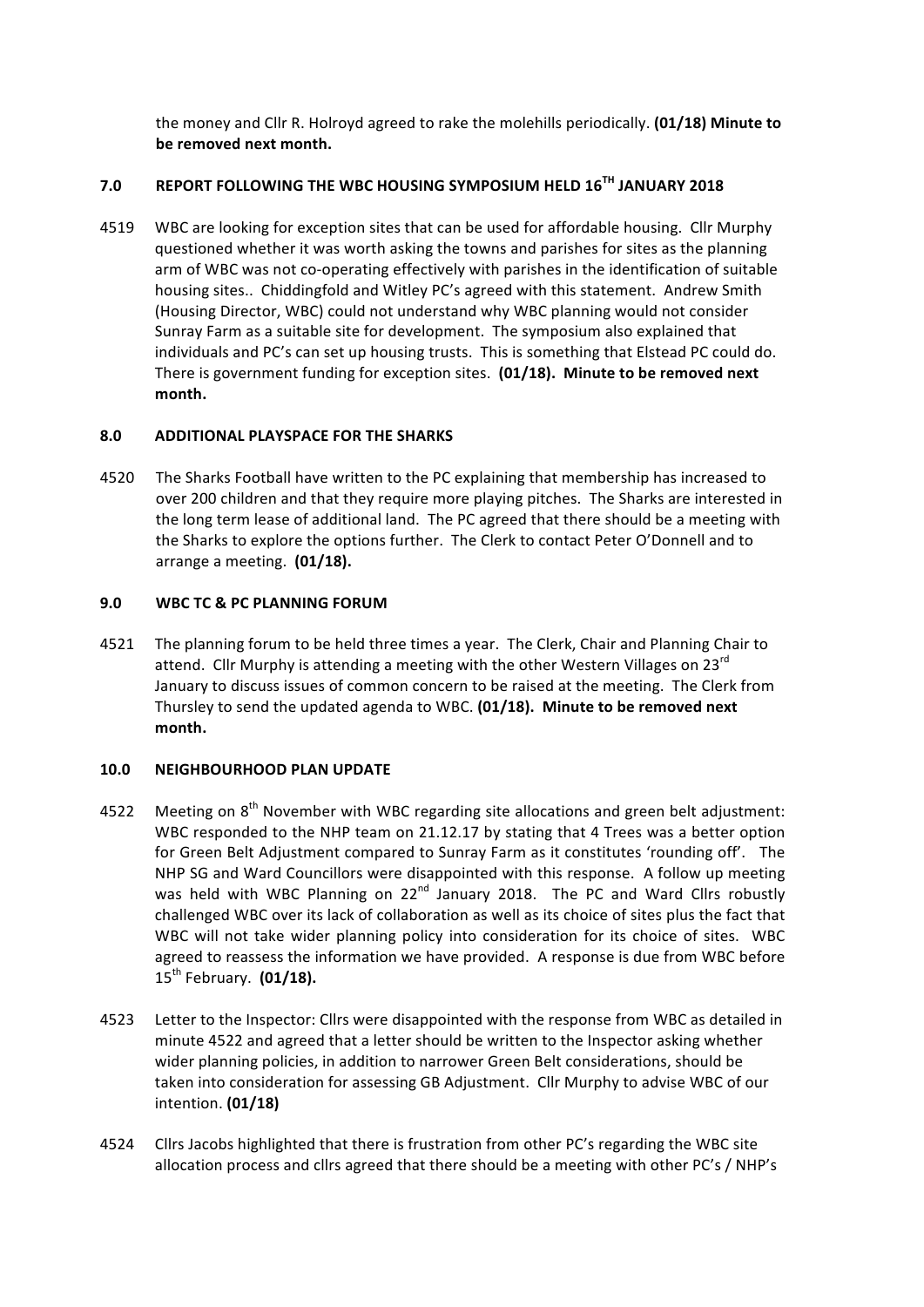regarding this. A meeting to be held on 31<sup>st</sup> January 2018 with Witley and Chiddingfold NHP's. Witley to host the meeting. (01/18)

- 4359 CIL Monies: Cllr Jacobs still to meet to discuss with Dawn Davidsen (who in turn to liaise with Peper Harow) how the monies should be spread across the NHP area. (10/17)
- 4474 Dunsfold: the planning application has been called in. If the plans are rejected this could mean that Elstead will need to find more houses. (03/17).
- 4525 SEA application: The Clerk and Cllr Jacobs completed the application and submitted it to WBC. WBC reviewed this and agreed that Elstead will need to provide a screening report which Elstead would have to manage. Cllr Murphy challenged this in the meeting held on  $22<sup>nd</sup>$  but WBC confirmed we would have to manage the SEA process. Cllrs Jacobs highlighted that the cost of doing the SEA report will be  $£10,000$  although it is hoped that much of this can be funded. (12/17).

### **11.0 EVAA POLYTUNNELS**

4526 EVAA Polytunnels: Some members of the EVAA are keen to have polytunnels but there are no guidelines as to what would be acceptable. EVAA should draw up some proposed guidelines for the PC to consider- with reference to colour, height and footprint. **(01/18)** 

#### **12.0 REPORTS AND CORRESPONDENCE**

- 4527 CIL consultation running until  $26<sup>th</sup>$  January. Cllr Murphy to advise if the PC should make any comments. (01/18) Minute to be removed next month.
- 4528 A thank you letter was received from CAW, The Clockhouse and Elstead Village Halls for the recent donations. **(01/18)** Minute to be removed next month.
- 4529 A letter was received from WBC who are co-ordinating all WW1 centenary events. Cllr J Else and Sue Gowar are interested in forming a working committee to co-ordinate any celebrations in Elstead. The Clerk will hold the list of celebrations so that everything can be advertised collectively. (01/18)
- 4530 A complaint was received from a parishioner regarding the state of the parking and verges in Springfield. The parishioner lives in one of the bungalows and the parking is rutted, full of pot holes and muddy making it difficult to get her children safely out of the car. The Clerk to liaise with Cllr J. Else on this matter. (01/18)
- 4531 Complaints were received regarding parking after a recent football session at Thursley Road Rec. The Sharks have advised parents to park more considerately and have advertised this in the EVN and on facebook. (01/18) Minute to be removed next month.
- 4532 Invitation to attend Surrey Community Housing Partnership event on 19<sup>th</sup> February. **(01/18)** Minute to be removed next month.
- 4533 Surrey ALC are looking for two Directors to join Surrey ALC. No cllrs were interested in this voluntary role. (01/18) Minute to be removed next month.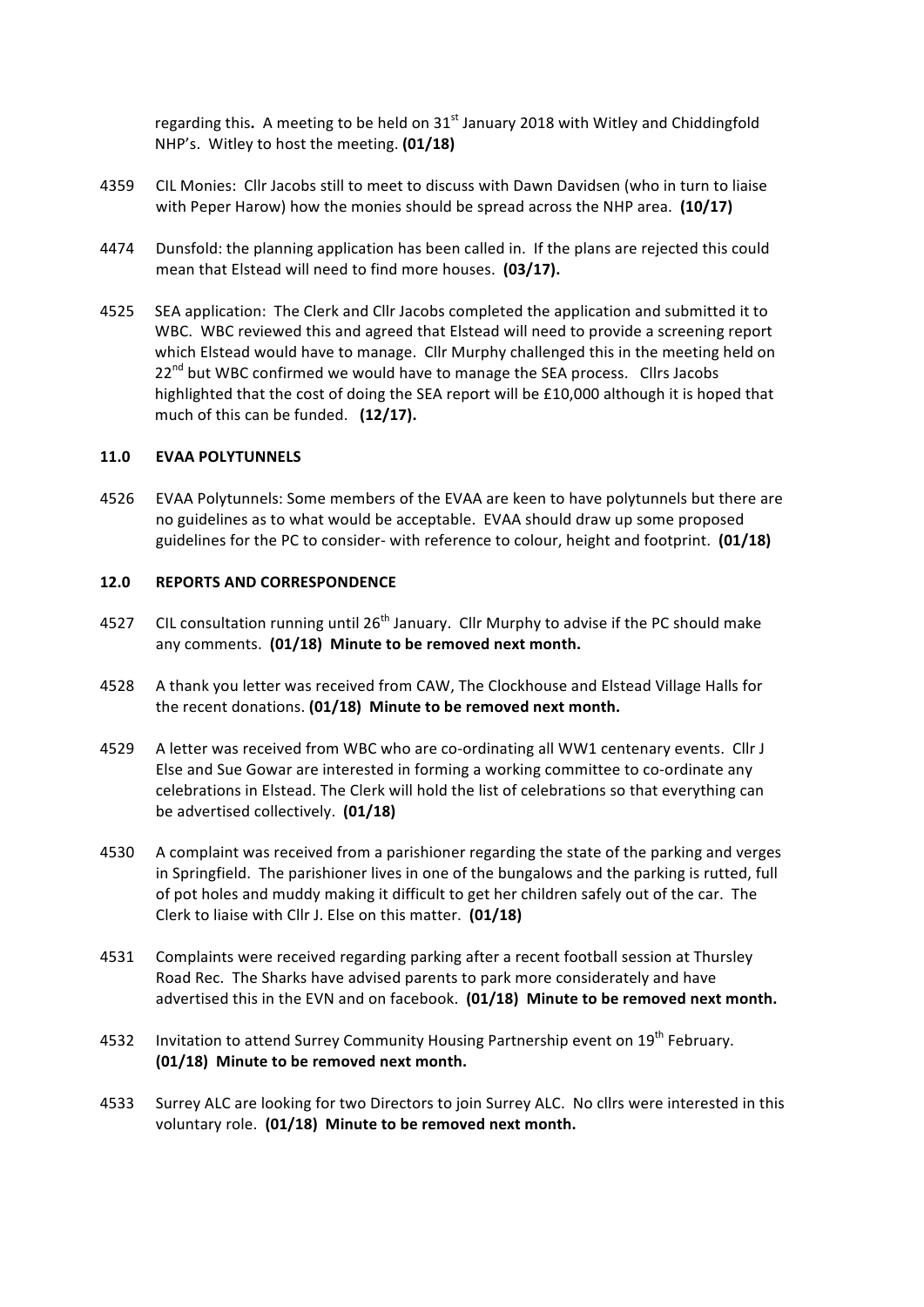- 4534 Correspondence received from various developers, 4 Trees and Sunray farm. (01/18) **Minute to be removed next month.**
- 4535 Invitation received from Tom Horwood for a meeting with all Clerks on 19<sup>th</sup> February. **(01/18)** Minute to be removed next month.
- 4536 GDPR Cllr Brooke to attend compliancy training day on  $6^{th}$  February. New briefing document received. **(01/18)**
- 4537 Letter received regarding village sign down. Richard Knight repaired sign. (01/18) Minute to be removed next month.
- 4538 Springfield: kerbing work complete and sink hole to be complete in April with new financial year budget. (01/18) Minute to be removed next month.
- 4539 Elstead bridge: SCC Structures Team evaluating what repairs re required. **(01/18) Minute** to be removed next month.
- 4540 PIC Monies available. The Clerk to ask if this can be spent on BW reparation work. **(01.18).**
- 4541 Box outside the Spar: Hampering access to the PC noticeboard. The Clerk to ask Blakemore if this can be moved. (01/18).
- 4542 Press releases received on the following: Family Fun: Waverley Xplorers, Tune up and Tone up, card Payment at Hugh St Haselmere, Tom Horwood to be new CEO of WBC. **(01/18)** Minute to be removed next month.

#### **13.0 ACCOUNTS FOR PAYMENT**

4543 The following accounts for January were presented for payment, duly authorised and cheques signed:

| Payee                           | Cheque no | <b>Purpose</b>                   | <b>Amount</b> |
|---------------------------------|-----------|----------------------------------|---------------|
| Juliet Williams                 | 3738      | Salary and home working December | £749.77       |
| <b>Citizens Advice Waverley</b> | 3739      | <b>Citizens Advice Waverley</b>  | £750.00       |
| <b>Imagine Places</b>           | 3740      | NHP letter and SEA advice        | £672.00       |
| <b>Richard Knight</b>           | 3741      | Maintenance                      | £335.98       |
| Maxwell and Co                  | 3742      | Salary                           | £72.00        |
| E Mango                         | 3743      | Website                          | £576.00       |
|                                 |           |                                  | £3,155.75     |

### **ACCOUNTS FOR PAYMENT - January 2018**

#### **14.0 BUDGET REVIEW**

4544 The Clerk presented an up to date summary of the Parish Council's accounts. There is c  $£49k$  in the bank with not much planned expenditure for the rest of the financial year. **(01/18).** Minute to be removed next month.